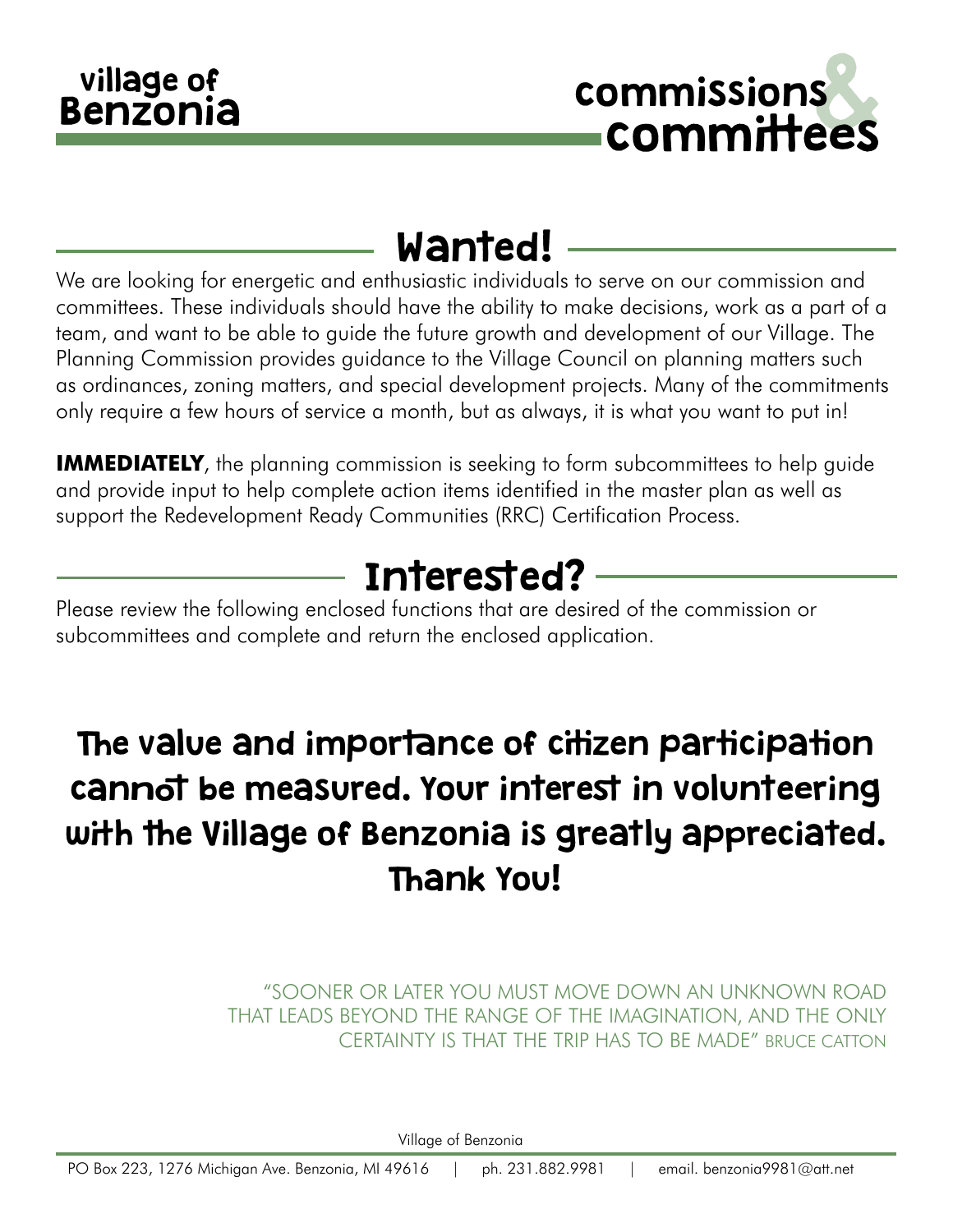# village of dividends and commissions<br>Benzonia committees committees

## Planning Commission

#### **MEETINGS:**

3rd Thursday of the Month at 7pm.

#### **REQUIREMENTS:**

The Planning Commission (PC) consists of 5 members (up to 7 or 9\*), a Council Liaison and the Zoning Administrator.

### **GENERAL RESPONSIBILITIES:**

Purpose to perform zoning and planning services for the community. This includes the zoning of property, site plan reviews, long range planning, appeals, interpretations and variances.

#### **DESIRED SKILLS & QUALIFICATIONS:**

Members should have an interest in or have demonstrated experience in zoning laws, architecture, landscape architecture, planning, construction, engineering, real estate development, community development/outreach, social sciences or related fields.

#### **COMPENSATION:**

Paid per Meeting, set by Council.

## design \_\_ subcommittee

#### **MEETINGS:**

1 per month, minimum, to be determined by the committee.

### **REQUIREMENTS:**

Subcommittees would ideally have 4-5 members plus at least one member of the planning commission who would be responsible to report any recommendations/progress to the planning commission.

#### **GENERAL RESPONSIBILITIES:**

The purpose of this subcommittee would be to complete design related projects as determined by the planning commission that would directly support action items from the master plan and help the Village complete the RRC\*\* tasks.

### **DESIRED SKILLS & QUALIFICATIONS:**

Demonstrated experience in architecture, landscape architecture, planning, construction, engineering, real estate development, community development, education, social sciences, earth sciences or related fields.

### **COMPENSATION:**

None, Volunteer

## $\rightarrow$  community outreach **subcommittee**

#### **MEETINGS:**

1 per month, minimum, to be determined by the committee.

#### **REQUIREMENTS:**

Subcommittees would ideally have 4-5 members plus at least one member of the planning commission who would be responsible to report any recommendations/progress to the planning commission.

#### **GENERAL RESPONSIBILITIES:**

The purpose of this subcommittee would be to complete outreach, marketing or other social related projects as determined by the planning commission that would directly support action items from the master plan and help the Village complete the RRC\*\* tasks.

#### **DESIRED SKILLS & QUALIFICATIONS:**

Demonstrated experience in, communications, community development/outreach, event planning, social sciences, marketing/graphics, economics, business, real estate development education or related fields.

### **COMPENSATION:**

None, Volunteer

\*Per the MICHIGAN PLANNING ENABLING ACT (MPEA)

\*\* RRC refers to Redevelopment Ready Communities, the Village is working towards Certification with the Michigan Economic Development Corporation